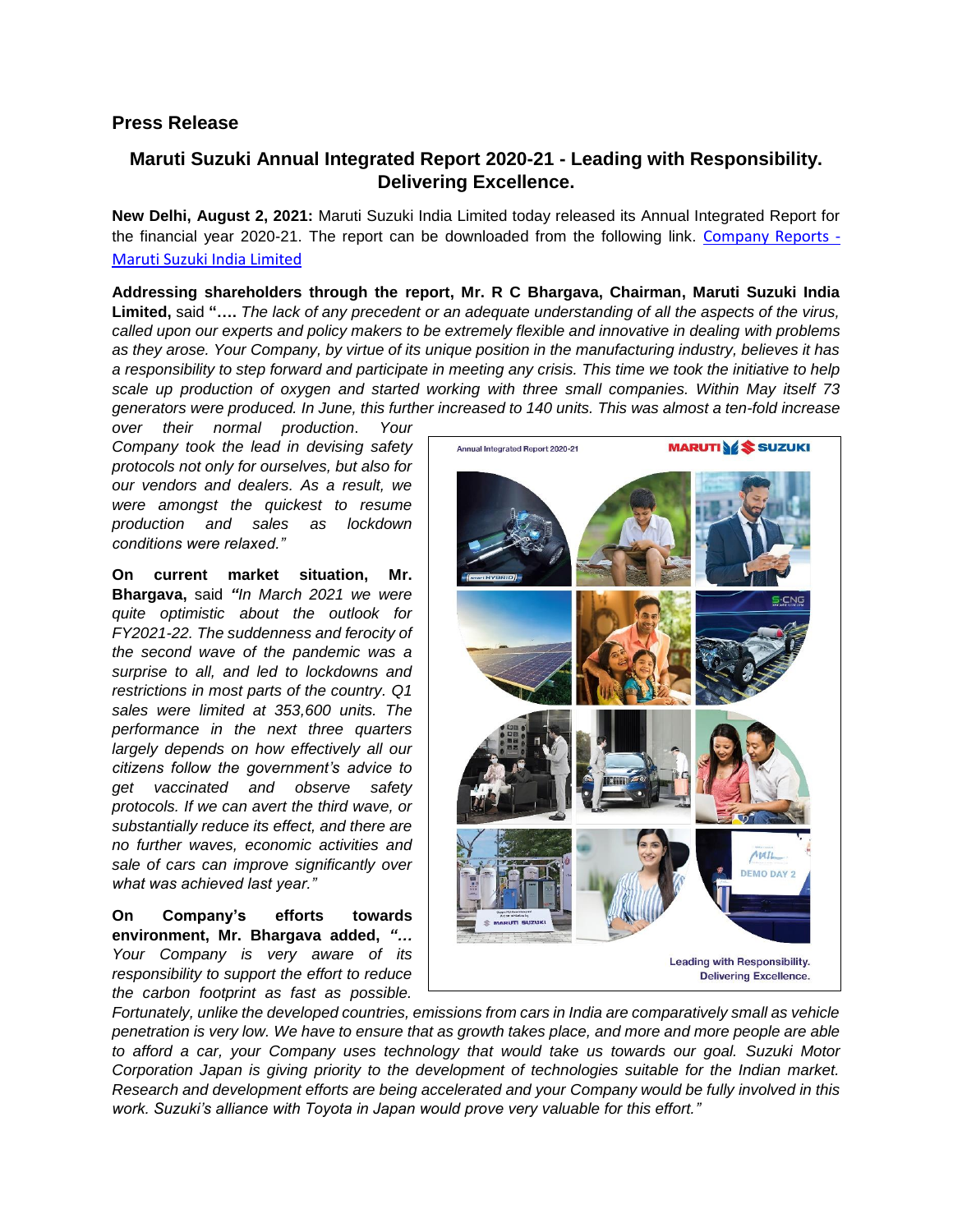**On electrification and various green technologies, he added**, *"…. I have no doubt that the large resources that are now being deployed for technology development will lead to lowering the cost of EVs*  and reducing dependence on Lithium, procurement of which poses some strategic issues of national *importance. The time frame for all of this to happen is not certain but meanwhile we do need to reduce import of oil and harmful emissions. Fortunately, in our market conditions the use of CNG, particularly for small cars, has proved very acceptable to customers. The government has recognized the importance of CNG as a fuel for cars and is making concerted efforts to build the infrastructure to make CNG available in most parts of the country. Your Company will also seek to improve the technology for CNG cars. Hybrid technology also leads to a significant reduction in fuel consumption and emissions and is another area for our engineers to work. Thus, these two technologies, coupled with biofuels, gives the country a means of moving towards the final goal of net zero emission. The use of hydrogen is also an interesting alternative and should be considered specially to reduce dependence on importing Lithium…"*

**Addressing shareholders through this report, Mr. Kenichi Ayukawa, Managing Director & CEO, Maruti Suzuki India Limited***,* said *"2020-21 was full of challenges and surprises such as lockdown restrictions, uncertain availability of workforce, semi-conductor shortages, and logistical issues. With meticulous planning and concerted efforts of value-chain partners, the Company managed to maintain business continuity by according utmost priority to safety of personnel and quality of products and services. Besides the Company increasingly adopted the use of digital technologies wherever possible to ensure safety of health, convenience and productivity of all stakeholders in its value chain. Being a responsible corporate citizen, the Company is contributing to the best of its ability to support the country in the fight against this COVID-19 pandemic."*

"*The Company continued its CSR programme amid challenges in the external environment. Key highlights of the CSR efforts include setting-up of multi-specialty hospital and school in Gujarat. I am happy to share that the hospital with 50 beds and the primary-wing of the school has been made operational in April 2021. The hospital and the school were established in partnership with Zydus Hospitals, Ahmedabad and the Podar Education Network, respectively*", **he added**.

**On the environment efforts, Mr. Ayukawa added**, *"For the conservation of natural resources and environment protection, the Company promotes initiatives across the value chain. Key initiatives include, increasing use of solar power for manufacturing cars, increasing use of railway logistics for vehicle dispatches, optimisation of raw material usage through 3R techniques, water conservation in manufacturing and vehicle servicing, waste management and controlling the use of Substances of Concern. On the product side, the Company is strongly committed to reducing carbon footprint and has been working consciously for many years, irrespective of regulatory requirements. As measured by the CAFÉ regulation, the Company's fleet has the least CO<sup>2</sup> emission per vehicle among all car manufacturers in India. The Company is following a philosophy of reducing carbon footprint with every new model introduction. For further reduction in CO2 emissions, the Company is adopting a mix of powertrain technologies based on electrification and CNG."*

*S***haring details on Green technologies, Mr. Ayukawa,** said **"….** *Recently, our parent company, Suzuki Motor Corporation formulated the Suzuki Environmental Vision 2050 to move towards carbon neutrality in new vehicles and business operations. In this regard, a project has been initiated to develop strategies and action plans aimed at minimizing the Company's carbon footprint.* Additionally, *The Company's efforts to promote the eco-friendly CNG technology vehicles started paying off. In FY 2020-21, despite overall sales of the Company declining in the domestic market by ~8%, the sales of CNG vehicles grew by nearly 50%. Towards electrification of powertrain, the Suzuki Motor Corporation, in a joint venture with Toshiba Corporation and Denso Corporation, is setting-up India's first lithium-ion battery manufacturing plant with cell level localisation."*

**He added,** *"The Company is trying to make the entire life cycle of a car sustainable, including scrapping, dismantling and recycling. The Company collaborated with Toyota Tsusho Group and established a joint*